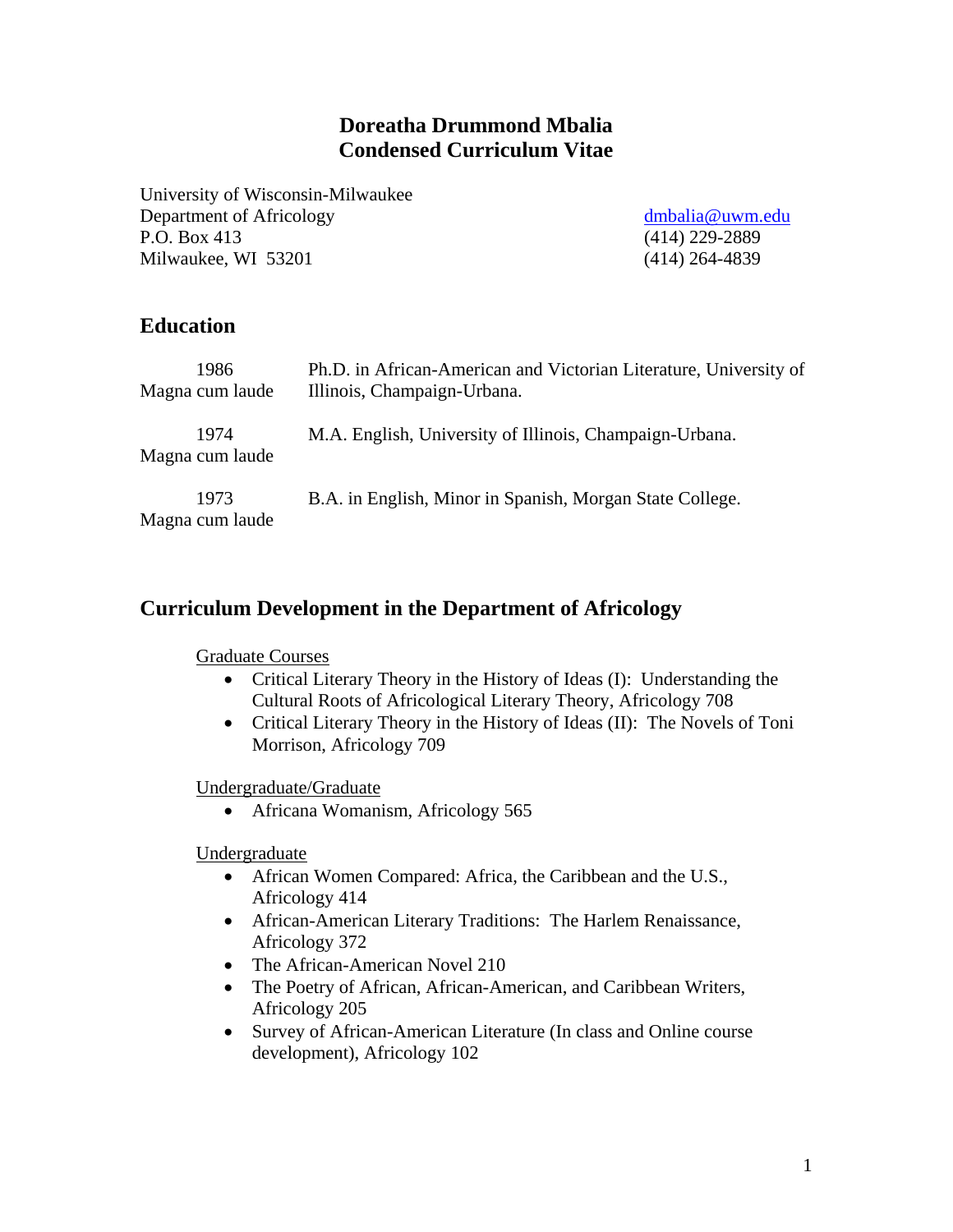# **Professional Experience**

| May 2012-2013   | <i>Chair.</i> Department of Africology, University of Wisconsin-<br>Milwaukee.        |
|-----------------|---------------------------------------------------------------------------------------|
| 2004-2005       | <i>Interim Chair.</i> Department of Africology, University of<br>Wisconsin-Milwaukee. |
| 1998-2001       | <i>Chair.</i> Department of Africology, University of Wisconsin-<br>Milwaukee.        |
| 1993 to Present | Associate Professor. Department of Africology, University of<br>Wisconsin-Milwaukee.  |
| 1987 to 1993    | Assistant Professor. Department of Africology. University of<br>Wisconsin-Milwaukee.  |
| 1982-1987       | Assistant Professor. Department of English, Hampton University,<br>Hampton, Virginia. |

# **Scholarship**

### *Submitted*

Mbalia, Doreatha D. "The Template for Gender Oppression in Toni Morrison's *A Mercy* and *Beloved*" in *New Critical Essays on Toni Morrison's* Beloved *and* A Mercy*.*  Maxine Montgomery, Editor.

Mbalia, Doreatha D. "Using Our Survival Skills, Honed in Slavery, to Create Positive Female-Male Relationships". In *Western Journal of Black Studies*. Edited by Maulana Karenga.

Mbalia, Doreatha D. and Ahmed F. Mbalia. "The Success or Failure of Pan-Africanism: Gender Oppression and African Women. *The Nkrumaist Review: Pan-African Prspectives on African Affairs.*

### *In Press*

Mbalia, Doreatha and Ahmed F. Mbalia. "Egalitarianism as a Prerequisite for Achieving Kwame Nkrumah's Vision of Pan-Africanism" in *The Contribution of Kwame Nkrumah to Pan-Africanism and Internationalism, and its Contemporary Relevance: Proceedings of the Kwame Nkrumah Centenary Colloquium*, Accra, Ghana.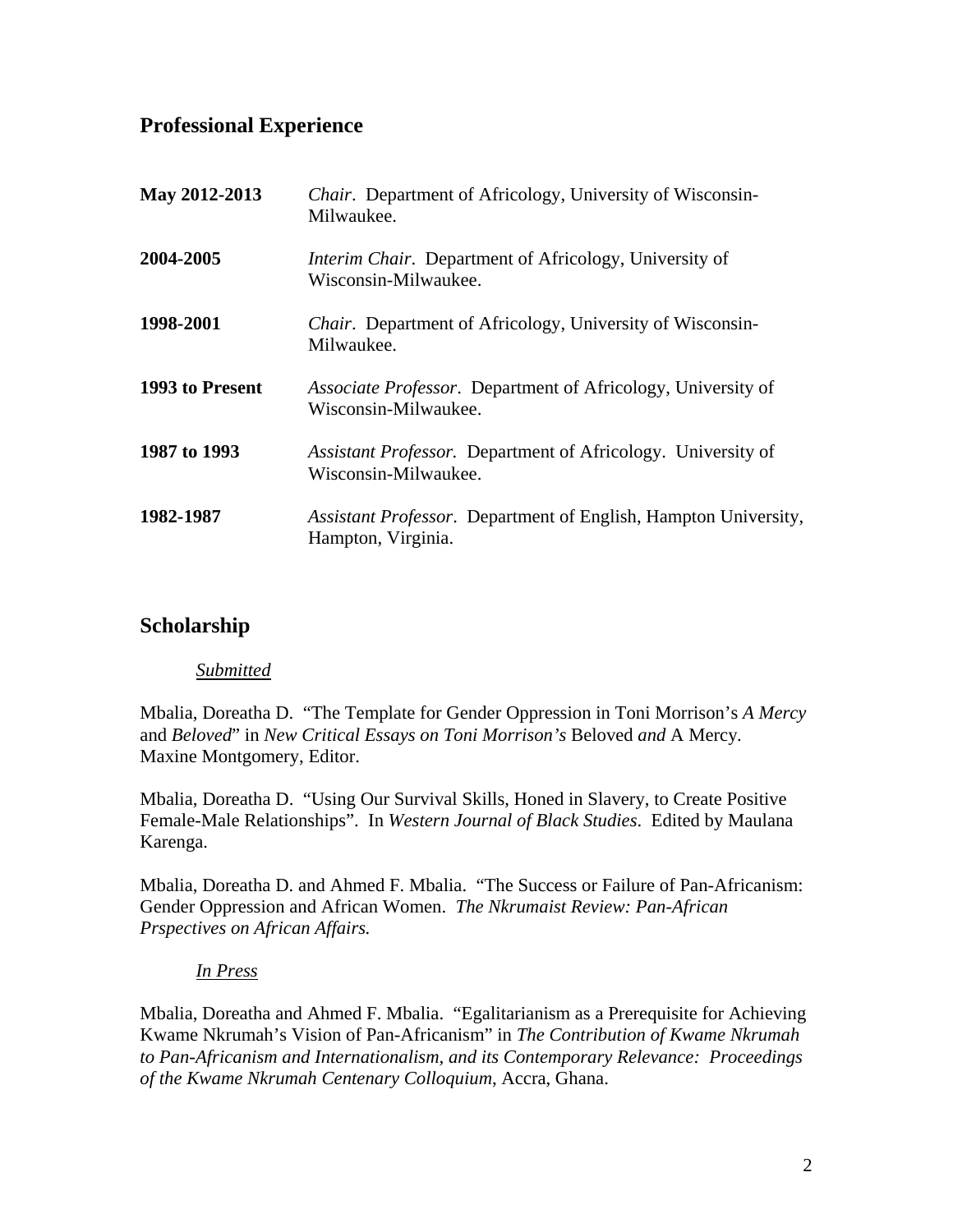#### *Publications*

Mbalia, Doreatha D. *Kwame Nkrumah: Contributions to the African Revolution*. London: Panaf, 2011.

Mbalia, Doreatha D. and Ahmed F. Mbalia. "Preface" in Opoku Agyeman's *Pan-Africanism and Its Detractors: A Response to Harvard's Race-Effacing Universalists*. Westview, 2004.

Mbalia, Doreatha Drummond. *Toni Morrison's Developing Class Consciousness*. Second Edition. Selinsgrove: Susquehanna University Press, 2004.

Lee, Margaret Giles, Joyce M. Jarrett and Doreatha Drummond Mbalia. *Heritage: An African-American Reader*. Second Edition. New York: Prentice Hall, 2002.

Mbalia, Doreatha Drummond. "*Tar Baby*: A Reflection of Toni Morrison's Developed Class Consciousness." *Toni Morrison*. Linden Peach, editor. NY: St. Martin's Press, Inc., 1998.

Joyce M. Jarrett, Margaret Giles Lee and Doreatha Drummond Mbalia. *Pathways: A Text for Developing Writers*. Second Edition. NY: Allyn & Bacon, 1998.

Jarrett, Joyce M., Doreatha Drummond Mbalia and Margaret Giles Lee. *Heritage: An African-American Reader*. NJ: Prentice Hall, 1997.

Mbalia, Doreatha Drummond. *John Edgar Wideman: Reclaiming the African Personality*. Selinsgrove: Susquehanna University Press, 1995.

Mbalia, Doreatha Drummond. "Women Who Run With Wild: The Need for Sisterhoods in *Jazz*" in *Modern Fiction Studies*, Volume 39, Numbers 3&4, Fall/Winter 1993.

Mbalia, Doreatha Drummond. "Organization as Liberation in Toni Cade Bambara's *The Salt Eaters"*. *The Western Journal for Black Studies* 16, no. 1 (Spring 1992): 6-13.

Mbalia, Doreatha Drummond. *Toni Morrison's Developing Class Consciousness*. Cranbury, NJ: Associated University Presses, Inc., 1991.

Jarrett, Joyce M., Margaret Giles Lee and Doreatha Drummond Mbalia. *Pathways: A Text for Developing Writers*. NY: MacMillan, 1990.

### *Professional Contributions*

Editorial Board, *The Nkrumaist Review: Pan-African Perspectives on African Affairs*, Ghana, West Africa.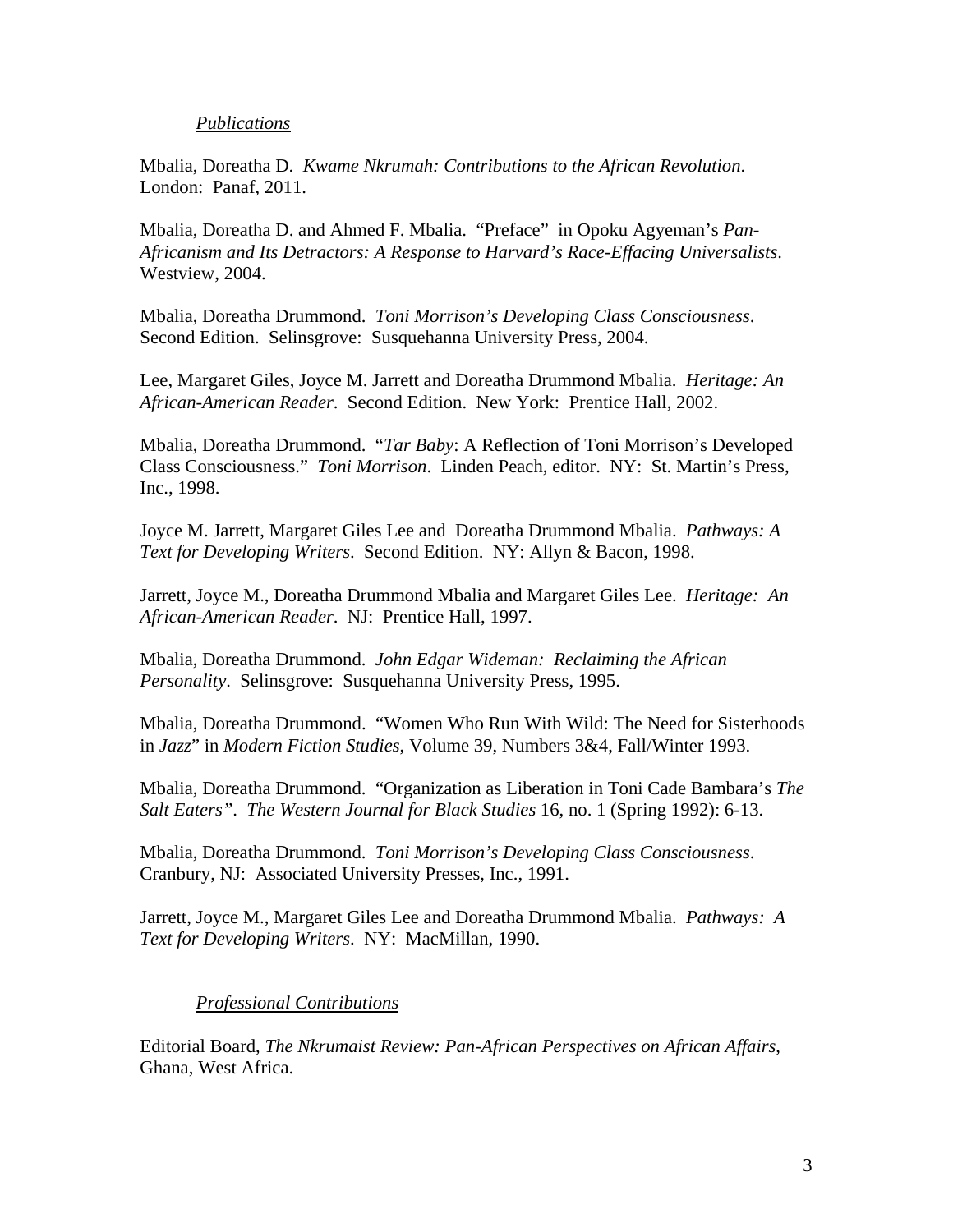Editorial Board, *Abafazi: The Simmons College Review of Women of African Descent*.

Advisory Board, Department of Africana Studies at the University of Michigan-Flint.

Humanities Board, America's Black Holocaust Museum, Milwaukee, Wisconsin.

### **Professional Development**

Blackboard Course Management System, Fall 2011-Spring 2012 Desire2Learn, Fall 2009 to Present

### **Service**

#### *Department*

Chair, Department of Africology, UWM, Summer 2012-2013 Advisor, Africology Majors and Minors, UWM Chair, Africology Undergraduate Curriculum Committee Member, Committee on Reviews, Graduate Faculty Council, UWM, 2006-2007 Chair, Department of Africology's Ph.D. Committee, 2006-2007 Interim Chair, Department of Africology, UWM, 2004-2005 Chair, Department of Africology, UWM, Fall 1998-Summer 2001

#### *University*

Member, Search and Screen Committee for Vice Chancellor for Administrative Affairs, Spring 2005 Member, UWM Faculty Senate, 2000-2003 Member, UWM Provost/Vice Chancellor Search Committee, 1999-2000 Member, Faculty Rights and Responsibility Committee, UWM, Fall 1999-2002 Member, UWM Faculty Senate 1996-1999 Member, UWM Honorary Degrees Committee, 1997-1999

#### *Community*

Co-director, *Africans on the Move* (a non-profit, community-based educational organization for adults and children), 1987-Present

### *International/Global*

Pro-Bono Professor, African History Course, Refugee Camps in Africa (A collaborative online course using Blackboard; in conjunction with Marquette University), Spring 2012